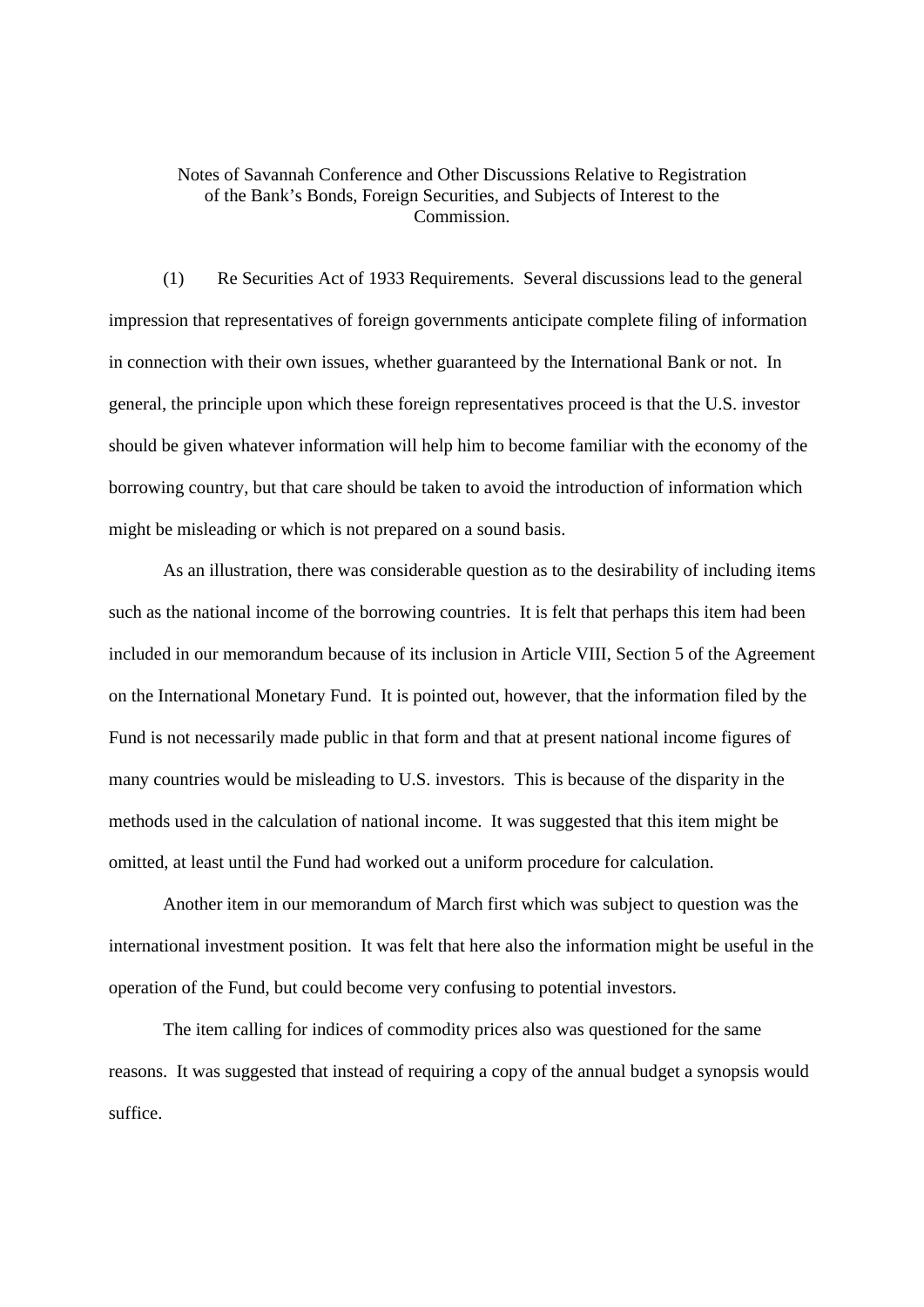Several items were suggested for addition to those contained in the March first memorandum. These items included a statement of the repatriation of outstanding bonds in detail as to bonds of good standing and as to bonds in default; in the expropriation or confiscation of foreign property measures which had been adopted; short term liabilities in terms of foreign exchange or gold.

In general it was felt that the schedule for registration for foreign national governments, either with or without the guarantee of the International Bank, was a reasonable and workable requirement. Considerable doubt however was expressed as to the advisability of trying to make the registration requirements parallel information requirements of the Fund. It was recognized that the interests of public investors and those of the management of the Fund are not the same or even parallel. On the other hand, the fact that the Fund already had certain types of information was admitted to be a sound basis for not omitting items which could be construed to have a public interest.

It was further pointed out that in the registration of foreign corporate issues without the guarantee of the Bank or of the Government, the current requirements of the Commission omit very important material. This material includes practically all of those items which enter into the registration of a foreign government issue.

It was pointed out that the balance of payments and other general financial and economic factors of a foreign country was very important in appraising the ability of a foreign private borrower to service and repay a loan. It was suggested that American investors were entitled to this complete information.

While most of the discussions on which the above were based took place at the Inaugural Meeting of the Bank and Fund at Savannah, there was no occasion at that time to take up that

- 2 -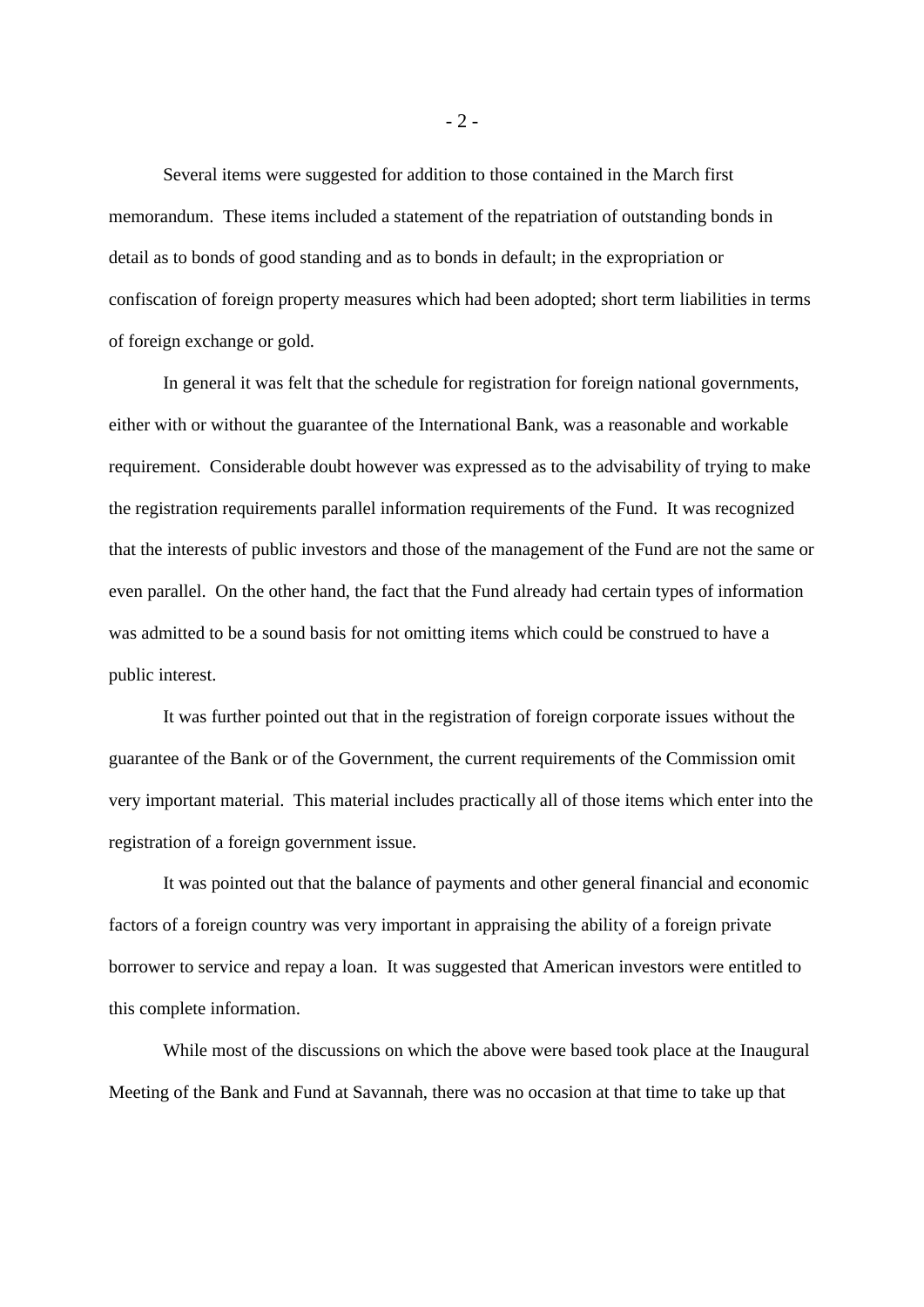portion of the March first memorandum which relates to registration by the Bank. This was due to the fact that no meeting of the board of directors of the Bank was held in Savannah and that no one felt in a position to initiate these discussions. The United States Executive Directors on the Bank and the Fund, however, have been advised of our readiness to undertake these discussions and have expressed the intention of initiating them sometime after the directors' meeting begins which is scheduled for the first of May.

Several countries represented at the Savannah Conference indicated programs of refunding or of financing independently of the Bank. The Danish Government has now outstanding an issue of bonds, repayment of which is overdue, but which continues to be serviced. It is the intention of this Government to undertake a refunding operation at the earliest possible moment. The Norwegian Government has also an outstanding issue of bonds which has been fully serviced. This Government proposes to refund these issues and perhaps to make an additional offering. The Netherlands Government has been negotiating with the Export-Import Bank and has recently received a loan of \$200 million for one year on the condition that it would make every effort to obtain private capital participation. The Export-Import Bank also has been urged to take more active steps than it has in the past to obtain private participation in its loans and it is understood that steps in this direction will shortly be taken by Mr. Martin, chairman of the board of directors.

There is also some indication that the Government of Belgium will, in a short time, come into the private U.S. markets for a loan. Belgium is not at present an applicant for credit through the Export-Import Bank.

- 3 -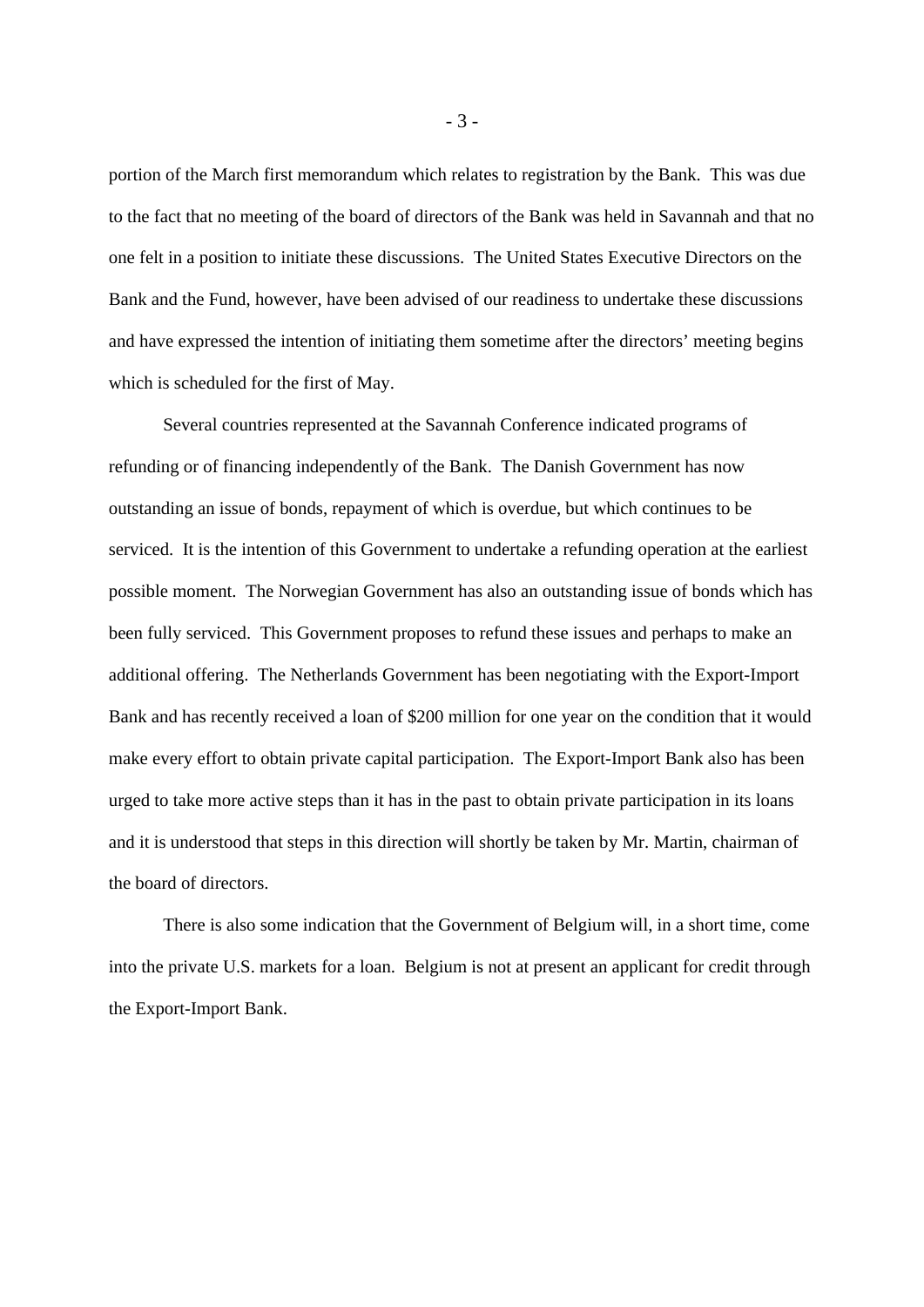In the course of the current discussions of a substantial loan from the United States Government to France, it is planned to raise the question as to the possibilities of France obtaining funds in the private capital markets of the United States.

(2) There were several discussions which related to the prospect of admitting securities of foreign currency denominations to dealings on national securities exchanges. This is a problem on which Mr. Haskell, Vice-president of the New York Stock Exchange has recently made a tour of Europe in order to explore. This matter was brought up first by Mr. Rowe Dutton, Assistant Secretary of the British Treasury at the Savannah meeting. Mr. Haskell had had a conversation with him in London on this subject, and Mr. Rowe Dutton stated unequivocally the opposition of the British Treasury to the program that was laid before them. He said that the Treasury did not wish to have British securities admitted to dealings on any national securities exchange in the United States because they felt that this would subject them to the speculative fluctuations which occur in these markets and that this would be

[Missing Page]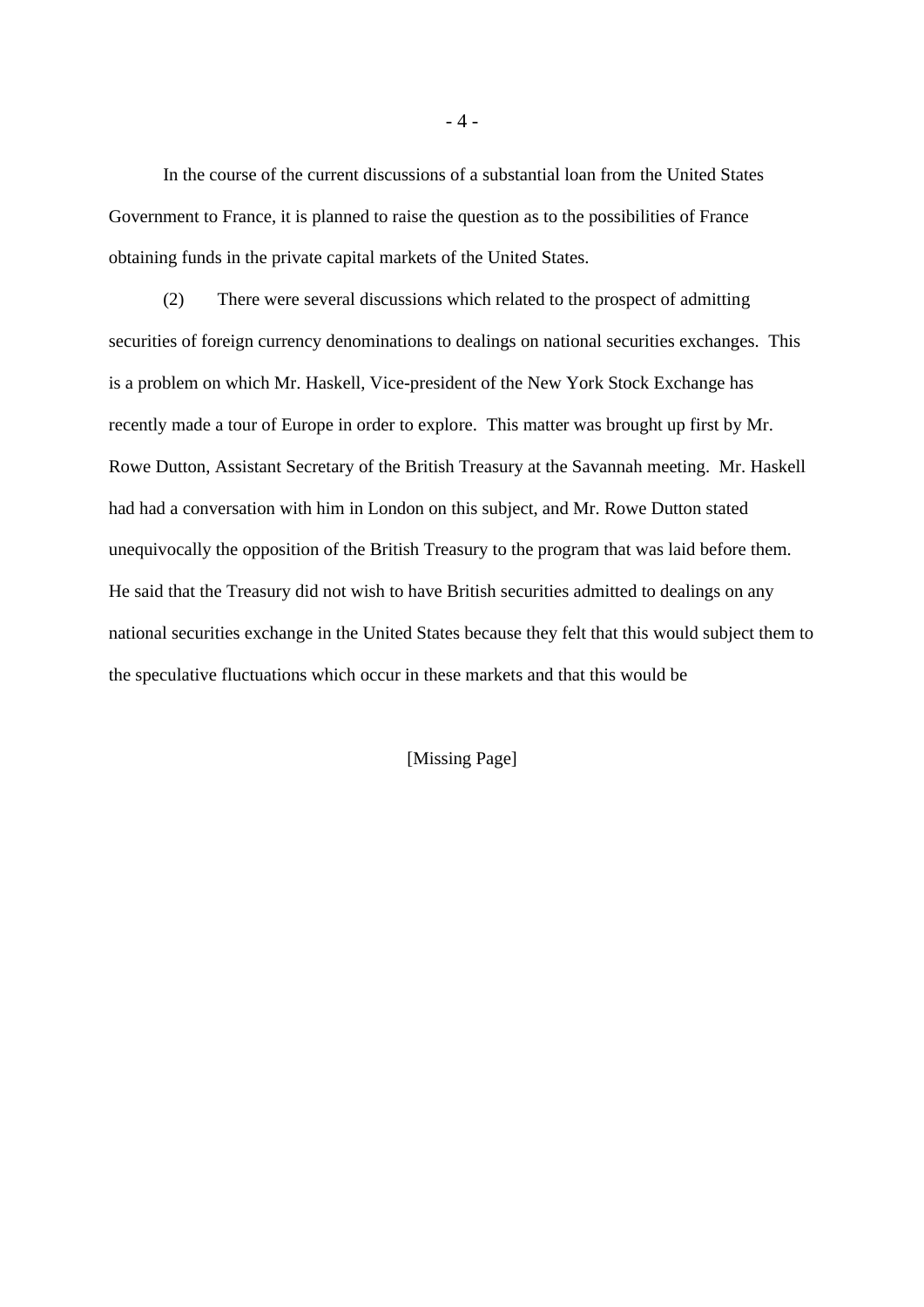to the efforts of the NAC Sub-Committee on Marketing the Bank's Bonds which discussed these problems with the insurance companies and savings banks sometime ago. No action, however, has been taken by the insurance companies, and therefore, assuming that the Governor signs the above-referred to bill, only savings banks, trustees and other institutions governed by the banking laws will be able to participate in the early offerings of the Bank's bonds. It is felt that the fact that these bonds will be registered under the Securities Act may have had some bearing on the favorable action taken by the New York State Legislature. This impression is borne out by a discussion which took place recently at the New York Federal Reserve Bank at which State Banking Commissioners from four or five other states attended. The question was raised by the Federal Reserve representatives as to the opinion of these commissioners towards the registration of the Bank's bonds. The Commissioners were unanimous in their opinion that they saw no reason for seeking exemption of these bonds, and that on the contrary, their registration seemed to be advantageous from the point of view of investors.

The discussions on the French loan application are bringing out the kind of information which foreign governments can readily make available in connection with these applications. Much of this information may be equally relevant to a public offering of bonds as to an application from the U.S. Government. These discussions, which take place daily, are therefore being followed very closely. The French Delegation at these meetings circulates confidentally considerable information which is being collected and which will be compared with the kind of data which the March first memorandum on registration, as well as Schedule B, will call for.

The presentation by the French of their industrial expansion program is an important feature of these discussions. In measuring the feasibility of this program of capital investment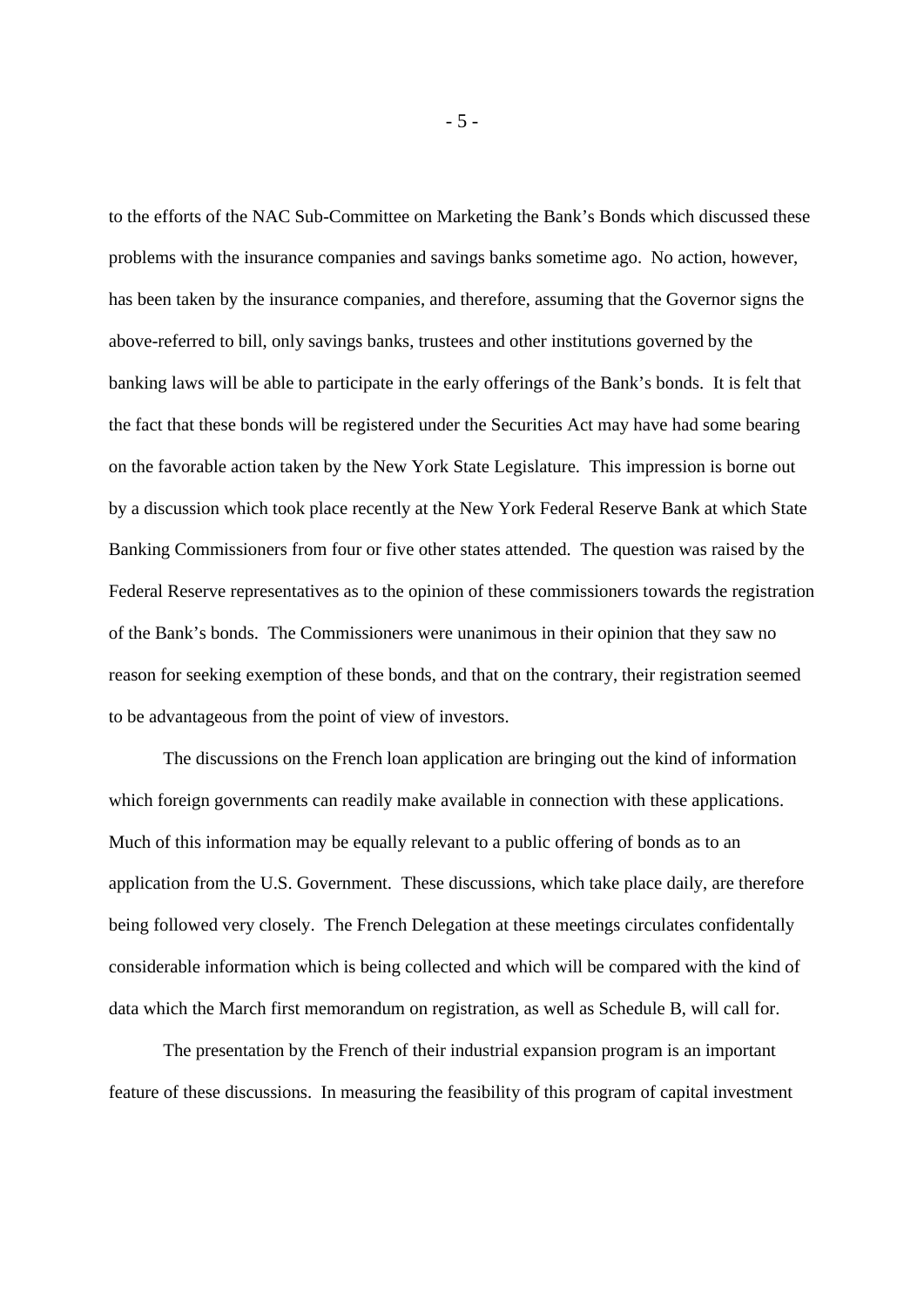our Plant and Equipment Expenditure reports were introduced and were found of considerable use. On the basis of these data it looks as though the French estimate may be excessively optimistic. This would, of course, materially affect the entire program including the amount of their foreign loan requirements.

(4) The Foreign Investment Policy Committee established under the Executive Committee on Economic Foreign Policy by the State Department has been delayed in giving consideration to the formulation of its policy on public and private investment. The delay has been caused not only by the activity preparatory to the Inaugural Meeting of the Fund and Bank, but also by the French negotiations and the consideration given by the NAC Staff Committee to other loan applications and the program of the Export-Import Bank. It is planned, however, to resume the discussions in the Foreign Investment Policy Committee this week.

A Sub-Committee on Private Foreign Investment has been named to consist of the Securities and Exchange Commission representative as chairman, a representative from the Department of Commerce and the Federal Reserve Board. The assignment of this group is to consider means of fostering and controlling private foreign investment. Work has already been done on "Joint Participation" and on "Control of American and Private Foreign Investment" and will be continued. The group will also consider material dealing with "Recommendations for International Agreements Designed to Improve the Basis of Trade and to Assure Just and Equitable Treatment for the Enterprise Skills and Capital Brought From one Country to Another, Including Agreements on the Treatment of Foreign Nationals and Enterprises" as set forth in the Proposals for Expansion of World Trade and Employment to be Implemented by the International Trade Organization. Also assigned to this group is consideration of treaties to safeguard American foreign investments and the problem of "tying restrictions" in private loan

- 6 -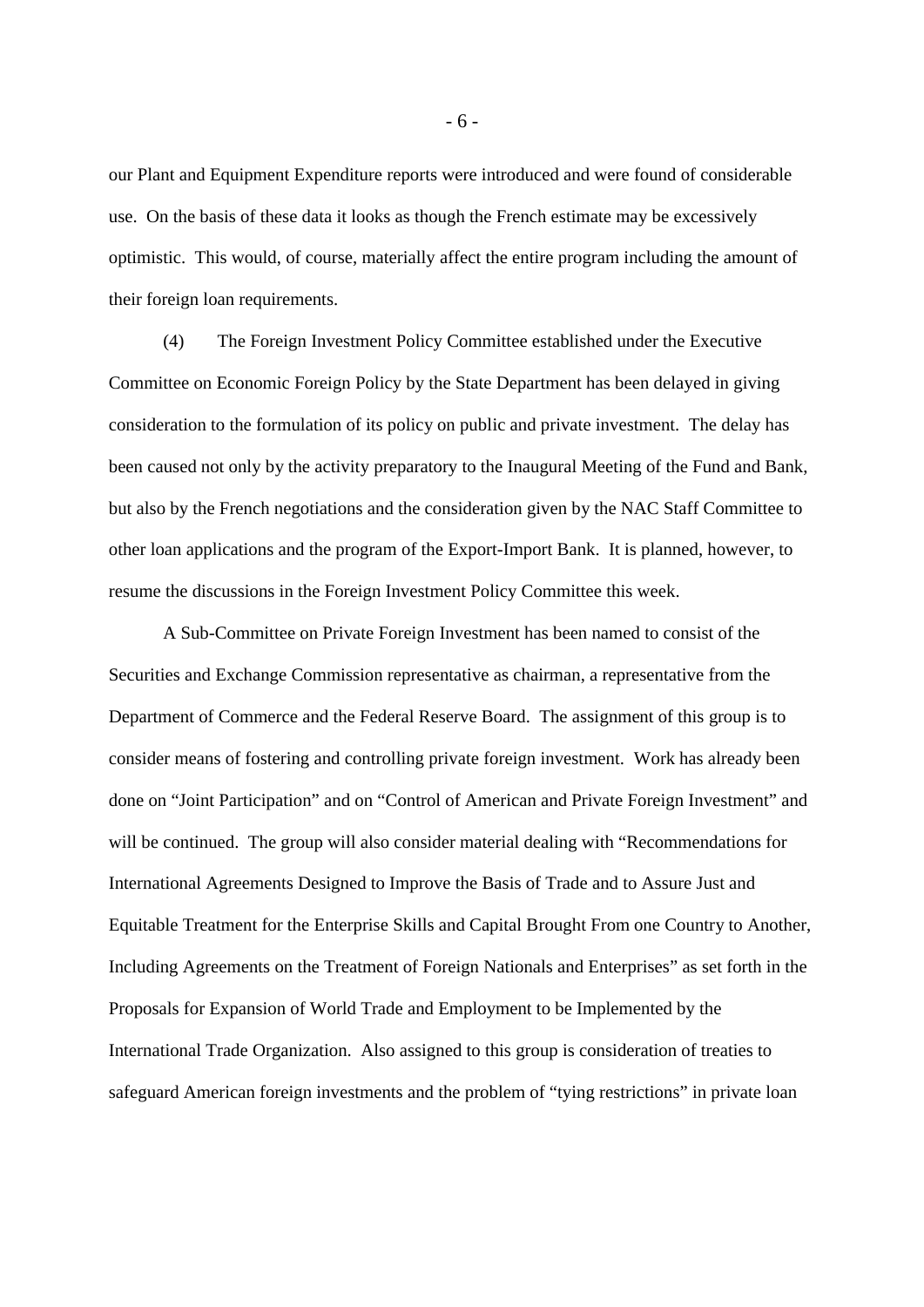contracts. In general, it will be the duties of this group to prepare a policy statement on private foreign investment for the Executive Committee on Economic Foreign Policy. A major aspect of this policy will include consideration of the extension of the Securities Act with respect to foreign loans and investments which has previously been discussed informally with representatives of the State and other Departments.

As a result of discussions the work of the Foreign Investment Policy Committee has been integrated with the activities of the NAC Staff Committee, and although they work as separate units, considerable interchange of information has been arranged between them.

(5) It is expected that in the early meetings of the board of directors of the Bank, there will be a selection of a president and other members of the Bank's staff. The organization of the Bank should follow, and thereafter discussions might be initiated relating to matters in which the Commission is primarily interested. These will include methods which the Bank will employ to market its securities and procedures which it will carry out under the Agreement to assure that loans which it might grant are not available in the private capital markets on reasonable conditions. At this time, also, further and more detailed conversations should take place between the staff of the Bank and the representatives of the Commission on the registration of the direct obligations of the Bank, as well as on the registration of foreign government bonds which the Bank might guarantee.

There are other questions which the Bank will have to consider in which the Commission is interested. For example, there is the matter of audit. In the course of the discussion of the Committee on By-Laws at the Inaugural Meeting of the Fund and Bank, the point was made that a requirement to have an independent audit made of the Fund would not be advisable. It was felt that auditors would not be capable of really appraising the foreign exchange assets primarily of

- 7 -